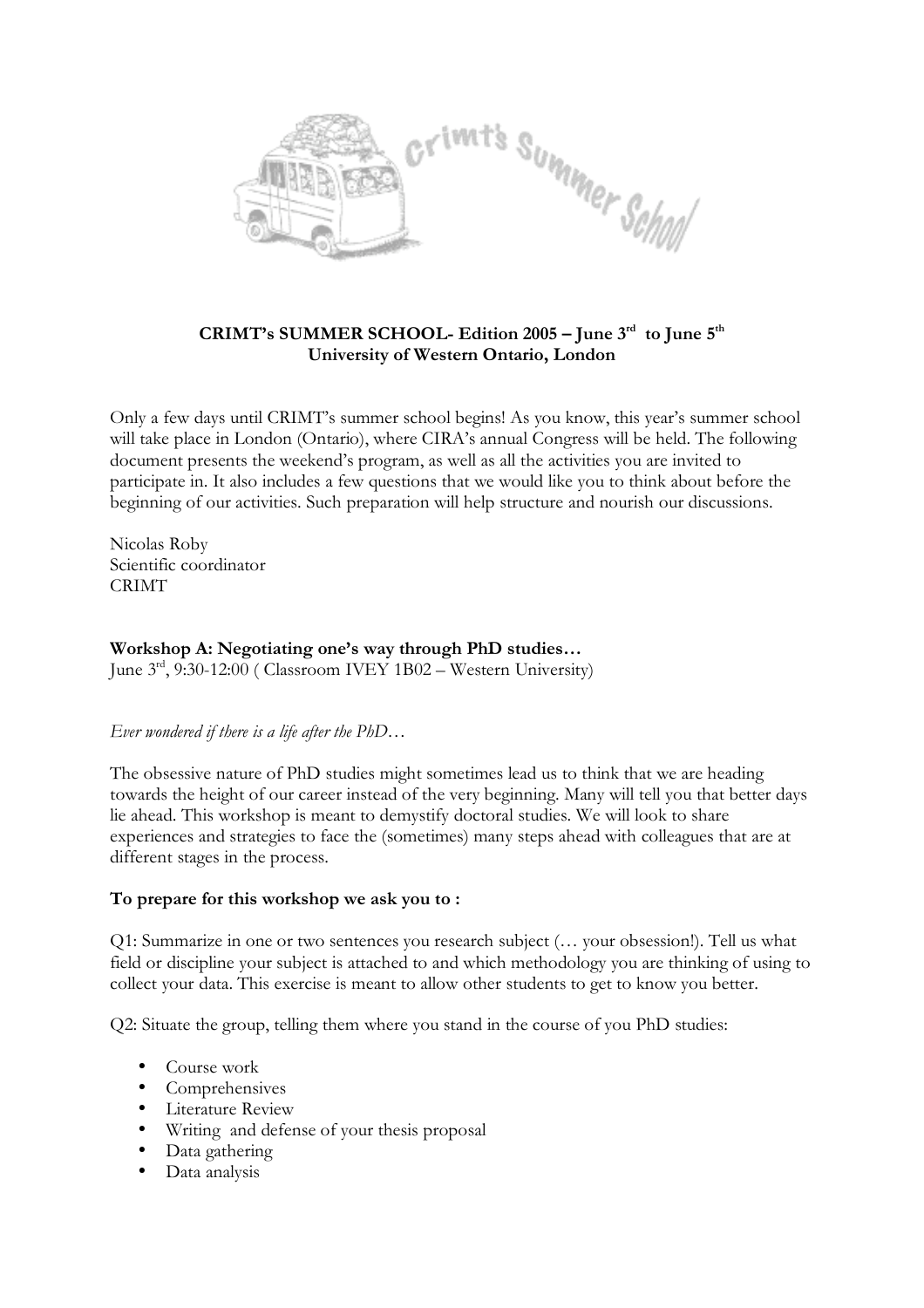- Structuring the thesis (breaking down in chapters overview)
- Writing the thesis
- Defending the thesis (viva)
- Life….

Q3. Identify a difficulty or an anxiety you are experiencing with one or more of these steps that you must still cross before getting your PhD.

Q4. You should also think of one or more strategies that you have used and which have helped you overcome a difficulty or an anxiety which you have encountered during the course of your doctoral studies. The goal here is to help colleagues that might have the same problems and anxieties that you had. By sharing these tricks and strategies, you might also be able to collectively find new solutions adapted to the specific problems mentioned.

**Note:** Prepare a **5 minute intervention** on points 1, 2 and 3. We ask that you focus especially on point 3. Point 4 will flow as an outcome of the above discussions.

### **Workshop B**: **Publishing scientific papers and articles**

June 3<sup>rd</sup>, 2:30- 5:00 ( Classroom IVEY 1B02 - Western University)

In this workshop we will explore the writing (and hopefully publishing) of scientific papers and articles. To use the right terminology, we will be talking about refereed journals. The start of your career as a scholar, your research grants, promotions, your self-esteem and even the love and appreciation of your friends and children (…?) are often directly linked to your ability to write papers, to get them published and even sometimes, to make them interesting! That said, students get little or no practical training on this. This informal workshop, organized jointly with CIRA, is a great opportunity to exchange on the subject. We have invited a few experienced colleagues to share their views on the process of writing and publishing articles and papers in refereed journals.

### **To get ready for this workshop, we ask you to :**

Q.1 Think of the elements that make the best articles in refereed journals that you have read stand out.

Q.2. What questions do you have about the process of submitting and reviewing articles from refereed journals?

**Note**: Prepare a **2 minute intervention** on point 1. Point 2 will flow as an outcome of the above discussions.

### **Workshop C : Doctoral Consortium**

June 4th, 8:30-12:00 (Class room IVEY 1N05 – Western University)

The doctoral consortium is organized like a problem-solving group or quality improvement team! A small group of students (4 or 5) will meet with a mentor or coach. Each participant will be asked to share a theoretical, methodological or theme related challenge that he or she faces when writing (an article, a thesis, a thesis project etc…) and for which he or she would like to